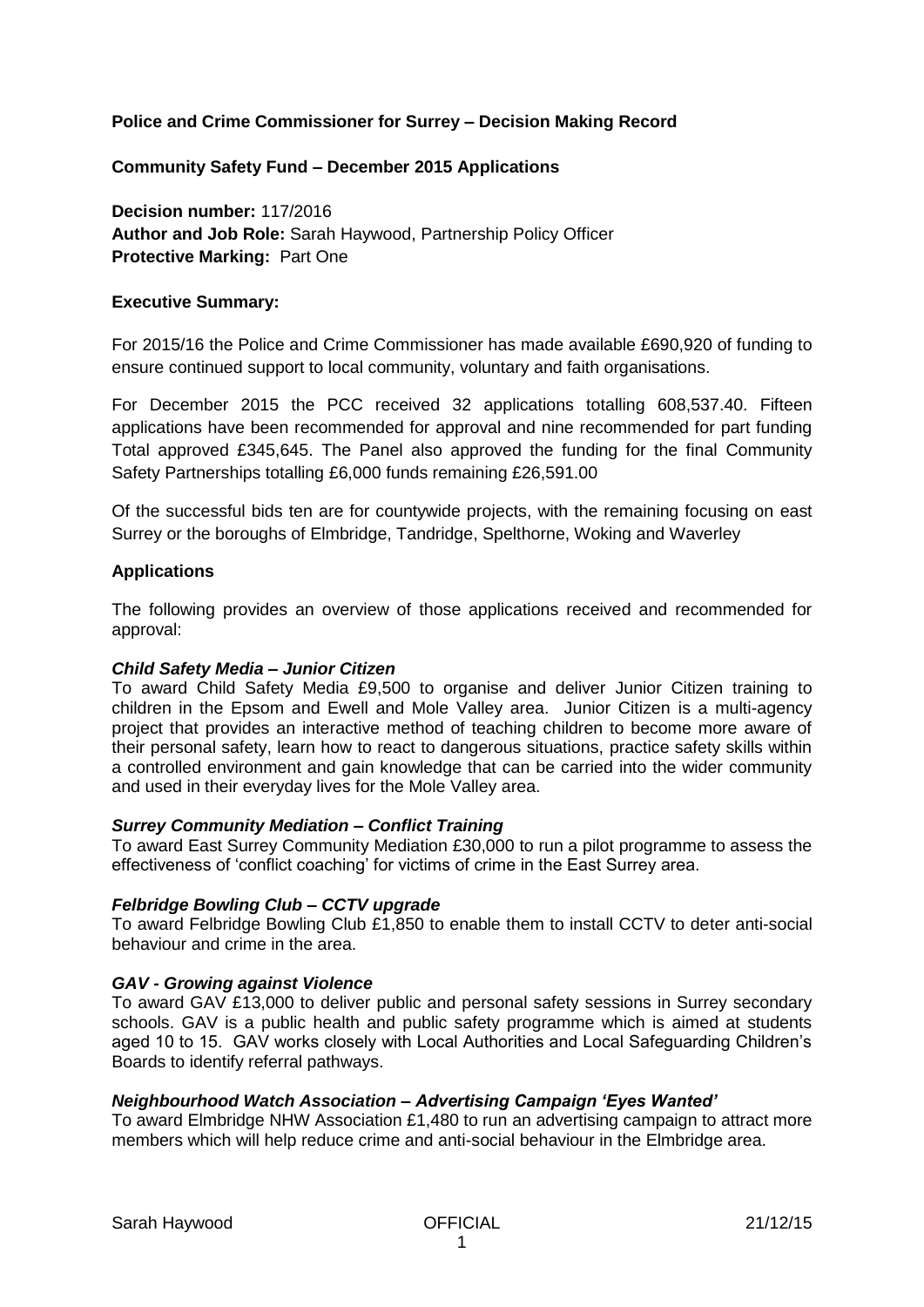## *Neighbourhood Watch Association (East) – Visibility Programme*

To award £1,000 to the Eastern Division of the Neighbourhood Watch Association to enable them to purchase 200 additional signs to replace dilapidate signs and out of date signs.

### *Revolve – Peer Review*

To award Resolve £8,400 to undertake a peer review of partnerships and service providers of the support available to vulnerable victims of anti-social behaviour. This review will also test case management, governance arrangements and risk escalation processes to support the future commissioning of targeted support services for venerable victims.

## *South Godstone Sports and Community Association – CCTV upgrade*

To award South Godstone Sports and Community Association £2,290 to facilitate an upgrade of their existing CCTV provision, to deter anti-social behaviour and crime in the area.

## *Spelthorne Borough Council – Junior Citizen*

To award Spelthorne Borough Council £625 for the costs of providing refreshments to volunteers and VIP's at the Junior Citizen Event from the 14/09/15 to the 22/09/15.

## *Spelthorne Borough Council – Out of Hours Service*

To award Spelthorne Borough Council £12,000 for the provision of a reactive public service that will deal with complaints relating to noise and disturbance that occurs outside of usual hours. This service will support the Joint Enforcement Team

## *Spelthorne Borough Council – Crime Summit*

To award Spelthorne Borough Council £500 to support the PCC's Crime Summit. As in previous years as part of Crime Summit local organisations can bid for £1,000 for a project which meets the People's Priorities and Spelthorne's community safety priorities. This year the funding went towards a schools based project teaching young people how to stay safe.

### *Spelthorne Borough Council – Senior Citizens Safety 2016*

To award Spelthorne Borough Council £1,000 towards the cost of transport and catering for the annual Senior Citizens Safety event, this is an annual event to engaging with and help to safeguard the elderly community of Spelthorne.

# *Surrey Police – SafetyNet*

To award Surrey Police £109,000 to support future use and development of SafetyNet, an online case management system which will share, store and analyse information between Surrey Police and partner agencies enabling them to jointly case manage and deliver their community safety functions.

#### *Surrey County Council – Youth Support Team – Substance Misuse Youth Restorative Intervention*

To award Surrey County Council's Youth Support team £54,000 as a contribution to the Substance Misuse Youth Restorative Intervention programme which seeks to provide diversionary intervention to young people with the aim of keeping them out of the Criminal Justice System.

# *Woking Borough Council – Junior Citizen*

To award Woking Borough Council £6,000 to cover the cost of 1,200 work books for the primary school children attending the Junior Citizen event and for those who are unable to attend. At the event they will learn about stranger danger, fire safety, advice around 999 and hoax calls, being a good neighbour, water safety, anti-social behaviour, internet safety and railway safety and the work books a follow up learning tool.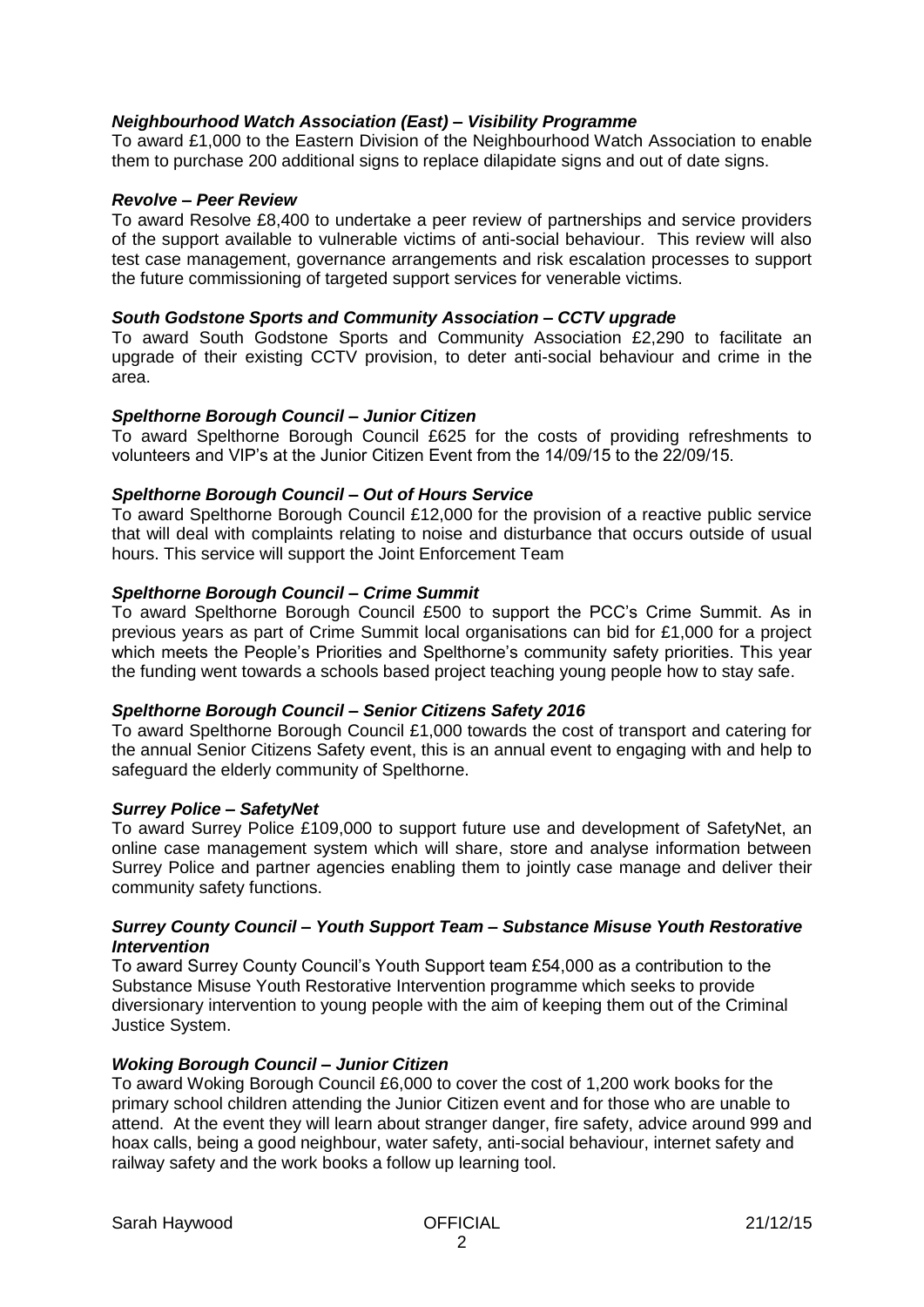The following provides an overview of those applications received and recommended to part fund;

#### *Cornerstone – YOLO*

To award Cornerstone £15,000 for their Youth Development Platform which is designed to work with young people countywide to unlock, promote and facilitate the development of unique potential through training and practical production of online media channels.

#### *High Sheriff – Youth Awards*

To award the High Sheriff part funding of £10,000 to be used towards a variety of youth projects.

### *Kane FM - Get Experience and Go Somewhere*

To award Kane FM £10,000 to enable Kane FM to offer work experience and volunteer placements for young people aged 14-25 years old who are at risk of offending to build confidence, team skills and self-esteem which will in turn improve employability, community integration and participation.

#### *Reflex Woking – Outreach Programme*

To award Reflex Woking of £10,000 to run an outreach programme for young people who have fallen through the gap of existing youth provision in the county by providing drop in youth cafes and sports sessions. These will be used to help young people to tackle the issues that they have and signpost them to other services where applicable. This pilot programme will run initially run in the Knaphill, Byfleet and Old Woking/Kingfield areas.

#### *Surrey County Council – Transforming Justice – Women's Restorative Intervention Project*

To award Surrey County Council £25,000 for this pilot programme of integrated working between partner agencies which seeks to reduce offending and reoffending by providing a support service for women within the Criminal Justice system.

#### *The Amber Foundation – Amber Active*

To award The Amber Foundation £10,000 towards the Amber-Active project which will provide a residential training programme focused on personal development, employability and resettlement skills for homeless out of work young people aged between 18 and 30.

#### *The Bridge Project*

To award The Bridge Project £5,000 towards an intensive 90-day mentoring service and ongoing support for those seeking recovery from alcohol dependency and its associated consequences such as anti-social behaviour, petty crime, domestic abuse etc.

## *Transform Housing & Support – Promoting Digital inclusion; building safer communities*

To award Transform Housing & Support £4,000 towards their Digital Inclusion programme which, following the success of the pilot will provide secure WiFi access to vulnerable clients living in seven of their shared properties. This will provide them with the opportunity for meaningful and productive activity at home, reducing the risk of anti-social behaviour in the local community.

## *Waverley Borough Council – Domestic Homicide Review*

To award Waverley Borough Council £6,000 towards the costs of an independent chair and administrative support for a Domestic Homicide Review.

Sarah Haywood OFFICIAL 21/12/15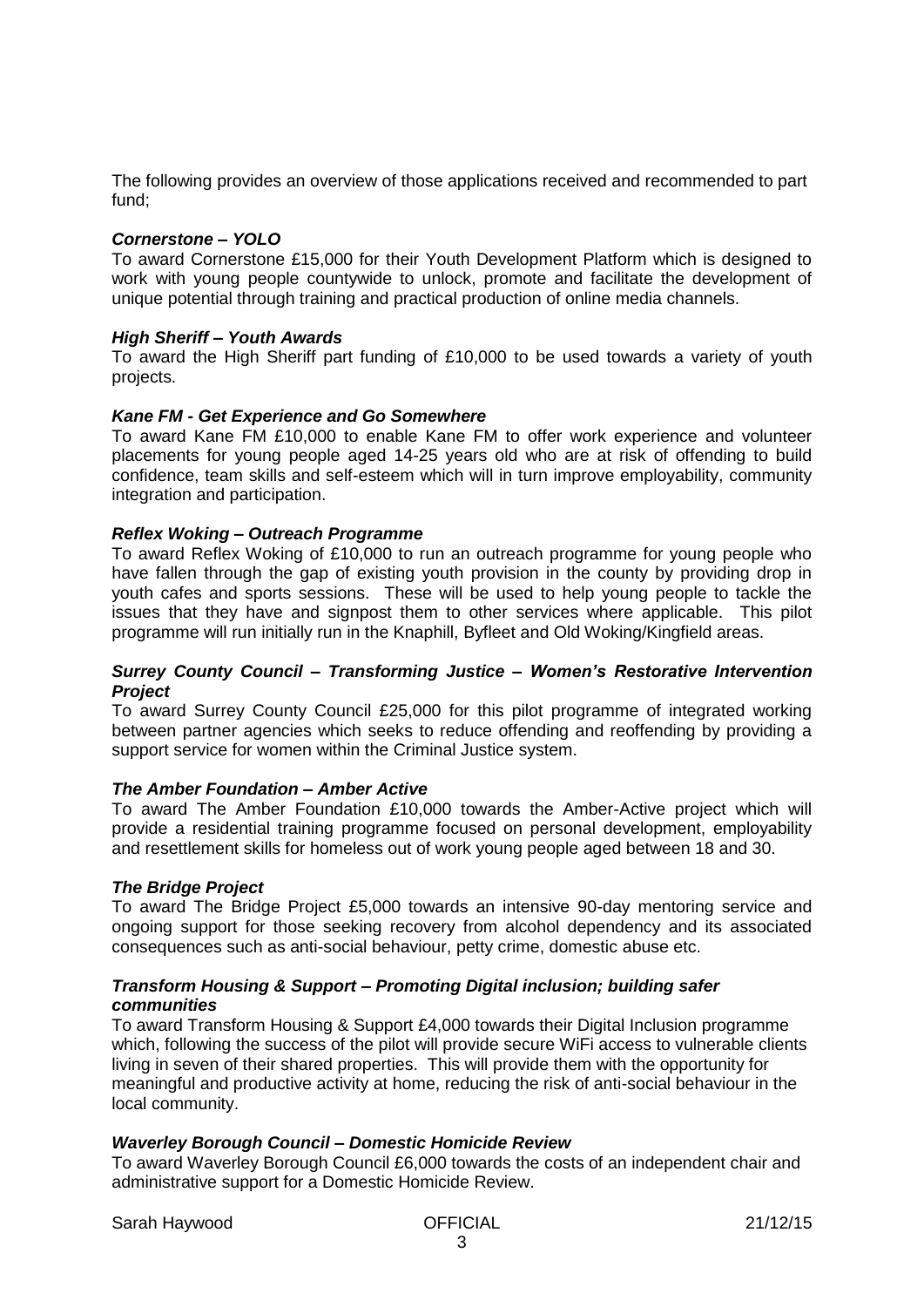# R**ecommendation**

The Commissioner supports the recommendations of the Community Safety Fund Decision Panel and awards to the following;

- £9,500 to Child Safety Media for Junior Citizen
- £30,000 to East Surrey Community Mediation
- £1,000 to Eastern Division of the Neighbourhood Watch Association
- £1,480 to Elmbridge NHW Association
- £1,850 to Felbridge Bowling Club
- £13,000 to GAV for a secondary school project
- £8,400 to Resolve for the ASB review
- £2,290 to South Godstone Sports and Community Association
- £625 to Spelthorne Borough Council for Junior Citizen Refreshments
- £12,000 to Spelthorne Borough Council for the Out of Hours Scheme
- £500 to Spelthorne Borough Council for the PCC Crime Summit project
- £1,000 to Spelthorne Borough Council for Senior Citizen
- £54,000 to Surrey County Council's Youth Support team
- £109,000 to Surrey Community Safety Board for Safetynet
- £6,000 to Woking Borough Council for the Domestic Abuse Homicide Review  $\bullet$
- £15,000 to Cornerstone Church for YOLO
- £10,000 to High Sheriff
- £10,000 to Kane FM
- £10,000 to Reflex Woking
- £25,000 for the Transforming Justice Project c/o Surrey County Council
- £10,000 to The Amber Foundation
- £5,000 to The Bridge Project
- £4,000 to Transform Housing & Support
- £6,000 to Waverley Borough Council

# **Police and Crime Commissioner Approval**

I approve the recommendation(s):

Signature:

Lain they

Date: 05/01/2016

All decisions must be added to the decision register.